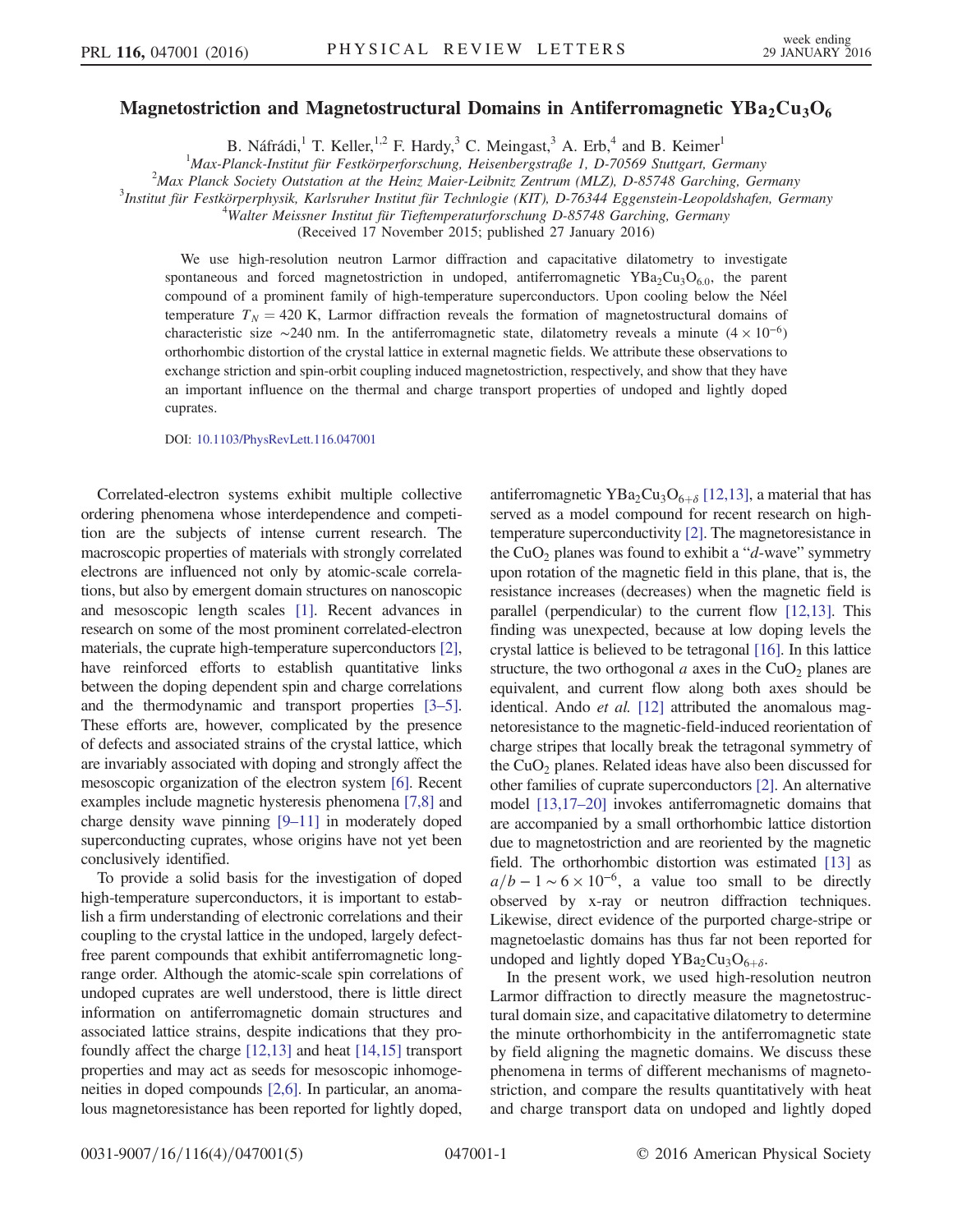cuprates. The methodology we introduce provides interesting perspectives for the investigation of domain structures associated with charge density waves in more highly doped cuprates, and with electronic ordering phenomena in other correlated-electron materials such as the iron pnictides and chalcogenides.

The experiments were carried out on high-quality  $YBa<sub>2</sub>Cu<sub>3</sub>O<sub>6.0</sub>$  single crystals of typical size  $1 \times 1 \times$ 0.1 mm<sup>3</sup> and mosaicity  $\leq 0.1^{\circ}$ , which were grown by a flux method [\[21\]](#page-4-10). For the dilatometry measurements, a single specimen was mounted in a capacitance dilatometer [\[22\],](#page-4-11) such that the expansion of the  $\alpha$  axis was measured. A small force of 20 N along the a axis was applied to hold the crystal, resulting in a uniaxial pressure of  $\simeq 200$  MPa. The dilatometer was installed in three different orientations in a 10 T magnet to apply the field along the crystallographic  $a, b,$  or  $c$  axes. For the neutron scattering experiments, fifteen crystals of total mass 0.1 g were coaligned with combined mosaicity ∼1°. The temperature dependence of the magnetic  $\left(\frac{1}{2} \quad \frac{1}{2} \quad 5\right)$  Bragg peak intensity [Fig. [1\(a\)](#page-1-0)] shows a Néel temperature of  $T_N = 420$  K, corresponding to full oxygen stoichiometry (6.0 oxygen atoms per formula unit) [\[23\].](#page-4-12)

The neutron Larmor diffraction experiments were conducted at the TRISP spectrometer at the Heinz-Maier-Leibnitz Zentrum in Garching [\[24\].](#page-4-13) The basic principle of Larmor diffractometry (LD) is shown in Fig. [1\(c\)](#page-1-0). [\[25\]](#page-4-14).

<span id="page-1-0"></span>

FIG. 1. (a) Temperature dependence of the  $\left(\frac{1}{2} \quad \frac{1}{2} \quad 5\right)$  antiferromagnetic Bragg peak intensity measured by neutron diffraction from  $YBa<sub>2</sub>Cu<sub>3</sub>O<sub>6.0</sub>$ . The line is a guide to the eye. The red and green symbols indicate temperatures below and above  $T_N = 420$  K, respectively. (b) Neutron beam polarization P measured at the  $(2 \ 0 \ 0)$  Bragg reflection for the Larmor phase  $\phi = 5000$  rad (see Fig. [2\)](#page-2-0). The reduction of P below  $T_N$ indicates a reduction of the structural domain size. (c) Sketch of the Larmor diffraction method. The radio frequency coils  $(C1-C4)$  act on the neutron spins (blue) in the same way as an effective static magnetic field  $H$  (green).

A spin-polarized neutron beam crosses a uniform magnetic field H twice, before and after being diffracted at lattice planes with spacing  $d_{hkl} = 2\pi/G_{hkl}$ , where  $G_{hkl}$  is the reciprocal lattice vector. The boundaries of  $H$  are aligned parallel to the lattice planes. Inside the field, the neutron spins precess with the Larmor frequency  $\omega_L = 2\pi \gamma H$ , where  $\gamma$  is the neutron's gyromagnetic ratio. The total precession angle is  $\phi = \omega_L t$ , where  $t = 2L/v_{\perp}$  is the time the neutron spends in the field.  $t$  only depends on the velocity component  $v_{\perp} = (\hbar/m)G_{hkl}/2$ , which is independent of the Bragg angle (m is the neutron mass). The total phase  $\phi = 2m/(\pi\hbar)\omega_L d_{hkl}$  is thus a measure for  $d_{hkl}$ . A broadening of the Bragg reflection  $\Delta G_{hkl}$  gives rise to a linear variation of the Larmor phase  $\Delta \phi / \phi = \epsilon_{hkl}$ , with  $\epsilon_{hkl} = \Delta G_{hkl}/G_{hkl}$ . The beam polarization  $P(\phi)$  is then the Fourier transform of the momentum-space profile  $f(\epsilon_{hkl})$  of the Bragg reflection, so that the width of  $P$  is the inverse of the width of  $f$ :

<span id="page-1-1"></span>
$$
P(\phi) = \int f(\epsilon_{\text{hkl}}) \cos(\phi \epsilon_{\text{hkl}}) d\epsilon_{\text{hkl}}.
$$
 (1)

Conventional diffractometers are based on measurements of the Bragg angle, where the resolution is limited by the collimation and the monochromaticity of the neutron beam. The resolution of LD, on the other hand, is limited by the relative error  $\delta\phi/\phi$ . The leading contribution to  $\delta\phi$  is fluctuations of  $H$ , which can be strongly reduced by replacing the static field by four radio-frequency spin-flop coils  $C1-C4$  [Fig. [1\(c\)\]](#page-1-0). In this way, the momentumspace resolution can be enhanced by about 2 orders of magnitude [\[26\].](#page-4-15)

Figure [2](#page-2-0) shows the  $P(\phi)$  profiles for several nuclear and magnetic Bragg reflections. The instrumental resolution was taken into account by normalizing the profiles to the one obtained from a perfect germanium crystal. For clarity, the data are displayed after normalization to  $P(0) = 1$ . To extract the widths of Bragg reflections from the LD data, the  $P(\phi)$  curves were fitted to Eq. [\(1\)](#page-1-1) with Gaussian peak profiles  $f(\epsilon_{hkl})$  (lines in Fig. [2\)](#page-2-0). The widths of the  $(2 \ 0 \ 0)$  and  $(2 \ 2 \ 0)$  nuclear Bragg peaks deter-mined in this way are quite different (Fig. [2\)](#page-2-0). For  $T>T_N$ , the width of the  $(2 \ 0 \ 0)$  reflection,  $\epsilon = 5.2 \times 10^{-4}$ , translates into a characteristic length  $L_{\parallel} = 370$  nm, and the ratio of 1.4 between the widths of the  $(2 \ 2 \ 0)$  and  $(2\ 0\ 0)$  reflections matches the ratio of their respective reciprocal lattice vectors. The LD data are thus consistent with square-shaped structural mosaic blocks of characteristic size  $L_{\parallel}$  along the CuO<sub>2</sub> planes. The domain size along the c axis extracted from the  $(0 \ 0 \ 6)$  reflection (inset in Fig. [2\)](#page-2-0) is  $L_{\perp} \sim 390$  nm. Possible origins of structural domain formation include a small number of residual impurities (such as interstitial oxygen) and associated microstrains. A detailed analysis of the lattice defects in the paramagnetic state will require a survey of multiple Bragg reflections and is beyond the scope of this Letter,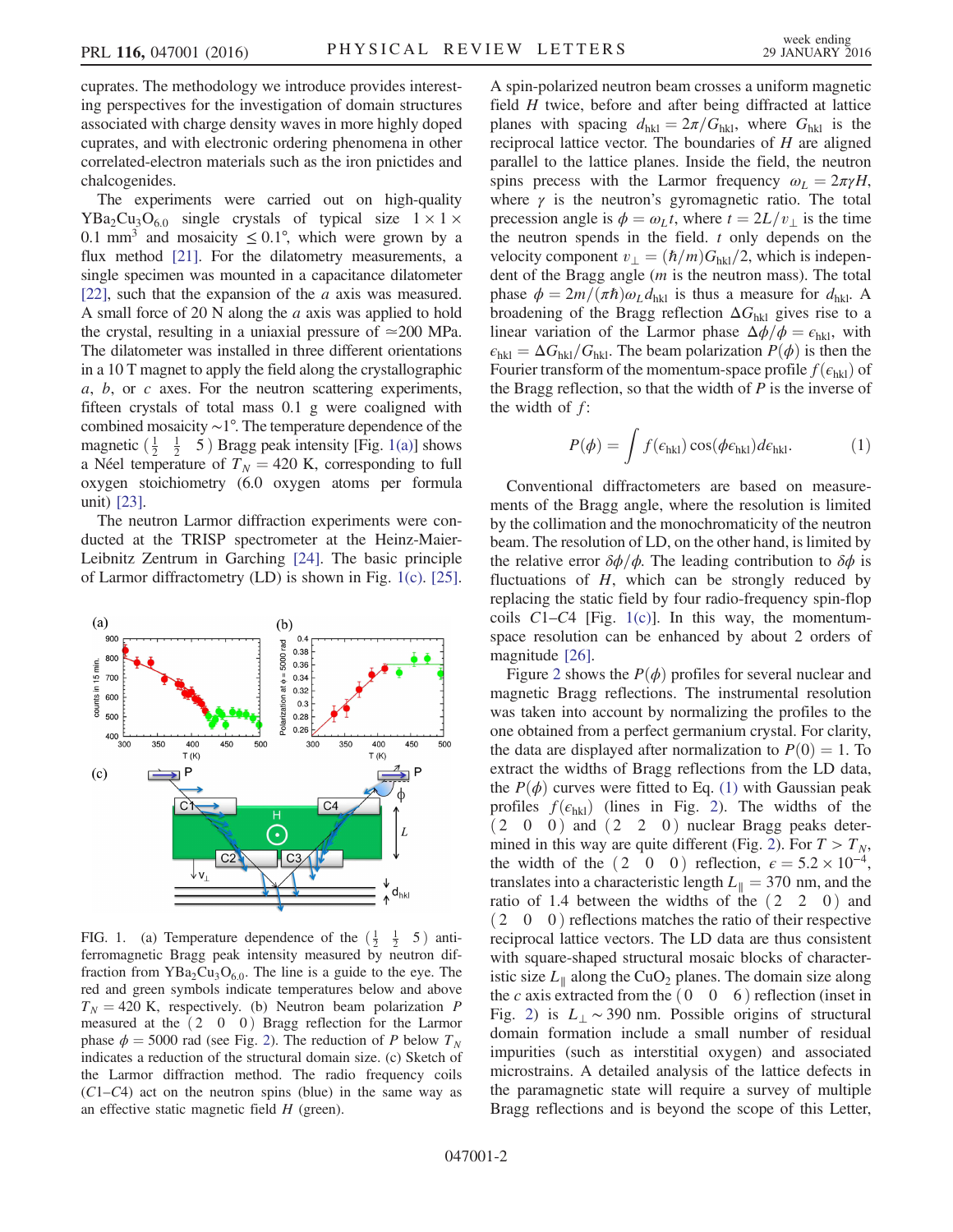<span id="page-2-0"></span>

FIG. 2. Neutron beam polarization P versus Larmor phase  $\phi$  at  $T = 300$  and 500 K for the  $(2 \ 2 \ 0)$  and  $(2 \ 0 \ 0)$  nuclear Bragg peaks.  $P(\phi = 0)$  is normalized to 1. Lines are the results of fits to Gaussian peak profiles (see text). Inset:  $P(\phi)$  at  $T = 40$  K for the  $\left(\frac{1}{2}, \frac{1}{2}, 5\right)$  antiferromagnetic Bragg reflection (blue), compared to the  $(2 \ 2 \ 0)$  and  $(0 \ 0 \ 6)$  nuclear Bragg reflections (red and green, respectively).

which is focused on the influence of the electronically driven antiferromagnetic transition on the lattice structure.

To this end, we have carefully monitored the evolution of the  $P(\phi)$  profiles across the antiferromagnetic phase transition (Fig. [2\)](#page-2-0). The width of the  $(2 \ 0 \ 0)$  reflection for  $T < T<sub>N</sub>$  translates into a characteristic domain size of  $L_{\parallel}$  ~ 340 nm, about 10% smaller than in the paramagnetic state. The  $T$  dependence of the profiles [Fig. [1\(b\)](#page-1-0)] demonstrates that the broadening of  $P(\phi)$  and the reduction of  $L_{\parallel}$  set in at  $T = T_N$ . Within the experimental error, the ratio of the  $(2 \t0 \t0)$  and  $(2 \t2 \t0)$  widths is preserved upon cooling across  $T_N$  (Fig. [2\)](#page-2-0), indicating shape-preserving shrinkage of the structural mosaic blocks as the spin fluctuations are arrested in the antiferromagnetic state.

The anomalous broadening of the  $P(\phi)$  profiles is a manifestation of coupling between the antiferromagnetic order parameter and the crystal lattice. In rare-earth antiferromagnets, magnetostructural interactions have been detected through anomalies in the thermal expansion at the Néel temperature, and were attributed to the dependence of the exchange interactions on the distance between the magnetic ions ("exchange striction") [\[27\].](#page-4-16) In the cuprates, however, such anomalies are much harder to recognize because of the quasi-two-dimensional nature of the magnetism, which implies that the spin correlations in the CuO<sub>2</sub> planes are already well developed for  $T = T_N$ [\[28\]](#page-4-17). Our data establish Larmor diffraction as an alternative, highly sensitive probe of magnetostriction in this situation. Following prior theoretical work [\[27\]](#page-4-16), the reduction of the structural domain size at  $T_N$  observed in YBa<sub>2</sub>Cu<sub>3</sub>O<sub>6</sub> can be understood as a consequence of exchange striction, which stiffens the crystal lattice so that it can less easily accommodate strains from residual impurities and defects. The fact that the shape of the mosaic blocks remains unchanged at the Néel transition agrees with the observation that the exchange Hamiltonian has the same (tetragonal) symmetry as the crystal lattice (apart from the minute effect of the spin-orbit interaction, to be discussed below). In the iron arsenides, by contrast, the symmetry of the magnetic bond network differs from the one of the crystal lattice in the paramagnetic state, giving rise to a sequence of distinct structural and magnetic phase transitions.

The width of the LD profile of the antiferromagnetic Bragg reflection  $\left(\frac{1}{2} \quad \frac{1}{2} \quad 5\right)$  is comparable to, but somewhat larger than, those of the structural reflections (Fig. [2](#page-2-0)), consistent with the expectation that structural domain boundaries resulting from magnetostriction will usually disrupt magnetic order [\[29\]](#page-4-18). The spatially averaged antiferromagnetic domain size of 240 nm is quite comparable to the magnetic domain size measured by LD in classical antiferromagnets [\[30\]](#page-4-19).

Since LD with radio-frequency coils is restricted to a zero magnetic field, we used capacitative dilatometry as a complementary tool to investigate manifestations of forced magnetostriction in the antiferromagnetic state for  $T = 2$  K. Figure [3](#page-3-0) shows the relative expansion of the x axis along the Cu–O–Cu bonds, with the magnetic field  $\boldsymbol{B}$ along x, y (in the CuO<sub>2</sub> planes), and z (perpendicular to the planes). For  $B||y \left( B||x \right)$ ,  $\Delta x/x$  is positive (negative), corresponding to expansion and contraction, respectively. The resulting field-induced orthorhombic distortion of the crystal increases rapidly for small  $\bm{B}$  and crosses over to a more gradual evolution for  $B_c \geq 5$  T (defined as the inflection point in the  $\Delta x/x$ -vs-**B** relation). The expansion for  $B||z$  is close to zero. In stark contrast to classical antiferromagnets [\[31,32\]](#page-4-20), there is no discernible field hysteresis of the forced magnetostriction that would indicate pinning of antiferromagnetic domain walls.

The dilatometry data indicate that the lattice expansion is coupled to the magnetic moment direction. Related effects have been observed in other antiferromagnets including rare-earth magnets, where they can be understood as consequences of the spin-orbit interaction [\[27\]](#page-4-16). Briefly, the spin-orbit interaction ties the spin direction to the orbital magnetization and hence to the shape of the valence electron cloud around the magnetic ions, which in turn is coupled to the lattice structure via crystalline electric fields. The small magnitude of the forced magnetostriction, compared to the manifestations of isotropic exchange striction discussed above, can then be attributed to the quenching of the spin-orbit interaction in the cuprates, where the magnetic dipole moment arises almost exclusively from the spin  $1/2$  of the Cu<sup>2+</sup> ions. Nonetheless, the observed  $q$ -factor anisotropy of the Cu moments [\[33\]](#page-4-21) indicates a small residual orbital magnetization that can act as a source of magnetostriction.

The inset in Fig. [3](#page-3-0) illustrates the spin-orbit mediated magnetostriction. For  $\mathbf{B} = 0$ , both neutron diffraction [\[34\]](#page-4-22) and electron spin resonance [\[20\]](#page-4-23) find an equal population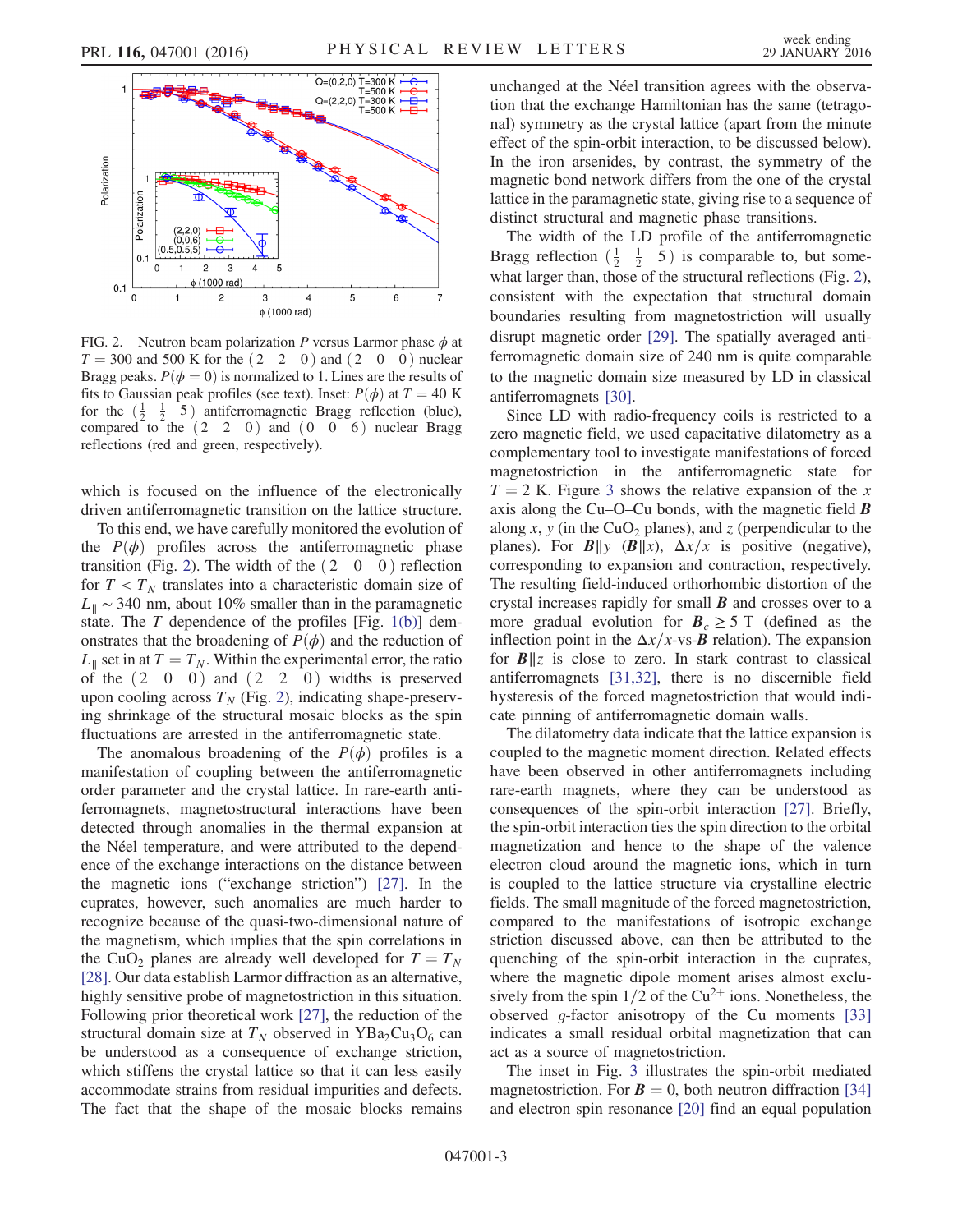<span id="page-3-0"></span>

FIG. 3. Forced magnetostriction at  $T = 2$  K measured by dilatometry parallel to the Cu–O–Cu bond direction  $x$  in the  $CuO<sub>2</sub>$  plane. The field-induced change of the sample length along x with magnetic field **B** applied parallel to the x, y, and z directions is plotted in red, green, and blue, respectively. Inset: illustration of spin-orbit coupling induced magnetostriction for a single magnetostructural domain with  $B||b$ . Because of magnetostriction, the spin-flop transition induced by the field is associated with a realignment of the crystallographic unit cell (dashed line for  $\mathbf{B} = 0$ , solid line for  $\mathbf{B} \geq 5$  T.) The orthorhombic distortion is exaggerated for clarity.

of domains with Cu spins oriented along the two orthogonal easy axes in the  $CuO<sub>2</sub>$  plane. Within each domain, the  $a$  and b axes are slightly different as a consequence of the spinorbit interaction, but domain averaging results in a macroscopically tetragonal structure. For increasing  $B||y$ , the Cu spins in the domain with spins pointing along y flip by 90 $^{\circ}$  to gain advantage of the Zeeman energy, whereas spins already along  $x$  do not flip. The observed macroscopic expansion  $\Delta x/x$  is due to the slight orthorhombic distortion of each domain that is tied to the spin direction. For the same reason,  $\Delta x/x$  is opposite in sign for  $B||x$ . (The slight difference in the magnitudes of  $\Delta x/x$  for **B** along x and y presumably arises from the uniaxial pressure along  $x$  exerted by the sample holder, which increases the population of the domains with long axes  $\perp x$ .) For  $\mathbf{B} \geq \mathbf{B}_c$ , most spins are oriented nearly perpendicular to the magnetic field, and the crystal structure is macroscopically orthorhombic. For larger fields, the gradual canting of the magnetic moments towards **B** is an additional source of magnetostriction, but this contribution is small because it is opposed by the large in-plane exchange interaction ( $J \sim 100$  meV). The remarkable absence of field hysteresis may then be attributed to the approximate coincidence of magnetic and structural domain boundaries noted above. Since most structural mosaic blocks include a single magnetic domain, pinning of magnetic domain walls is largely suppressed.

We now discuss the relationship between the comprehensive picture of the magnetostructural coupling we have obtained to the transport properties of undoped and lightly doped cuprates reported earlier. First, measurements of the magnon-mediated thermal conductivity of undoped, antiferromagnetic  $La_2CuO_4$  have yielded low-temperature mean free paths in the range  $\sim$ 100–150 nm [\[14,15\]](#page-4-7), somewhat lower than the magnetostructural domain size of ∼240 nm inferred from our LD measurements on  $YBa<sub>2</sub>Cu<sub>3</sub>O<sub>60</sub>$ , where thermal conductivity measurements have not yet been reported. Since the two experiments were carried out on different materials, we regard the agreement as quite satisfactory. Our results suggest that magnetostructural domains limit the low-temperature heat conductivity mediated by magnons, and they provide a motivation for more detailed model calculations along these lines.

The spin-orbit mediated forced magnetostriction we identified in the antiferromagnetic state has the same d-wave symmetry (i.e., positive parallel and negative perpendicular to the  $\bm{B}$  field) and a similar crossover field  $(B<sub>c</sub> ~ 5~ T)$  as the magnetoresistance in lightly doped antiferromagnetic YBa<sub>2</sub>Cu<sub>3</sub>O<sub>6+ $\delta$ </sub> [\[12,13\]](#page-4-6). Our observations thus support models that ascribe the anomalous magnetoresistance to the magnetic field alignment of the orthorhombic magnetic domains [\[13,17](#page-4-9)–20]. The orthorhombicity  $a/b - 1 = 4 \times 10^{-6}$  determined from the forced magnetostriction (Fig. [3\)](#page-3-0) is somewhat smaller than the one estimated [\[13\]](#page-4-9) on the basis of the magnetoresistance data on  $YBa<sub>2</sub>Cu<sub>3</sub>O<sub>6.25</sub>$ , but since this estimate is rather indirect, and the two sets of measurements were taken on samples with different oxygen concentrations, the agreement is again quite satisfactory. There is thus no need to invoke charge-stripe ordering in lightly doped  $YBa<sub>2</sub>Cu<sub>3</sub>O<sub>6+\delta</sub>$  to explain the magnetoresistance. This is in accord with current knowledge of the phase diagram of this compound, where charge order only sets in at higher doping levels  $(\delta > 0.5)$  [\[2\]](#page-4-1).

In summary, the complementary combination of neutron Larmor diffraction and capacitative dilatometry has provided direct insight into the mesoscopic structure of the antiferromagnetic state in undoped  $YBa<sub>2</sub>Cu<sub>3</sub>O<sub>6.0</sub>$ . Our data allowed us to elucidate the magnetostructural coupling mechanisms and their influence on the heat and charge transport properties. Based on the solid foundation we have laid here, our experimental approach can be straightforwardly applied to more highly doped cuprates, where domain structures associated with spin density wave, charge density wave, and "nematic" ordering phenomena and their influence on the macroscopic properties are the subjects of intense current research and debate [2–[11\]](#page-4-1). More generally, we have established neutron Larmor diffraction as a versatile probe of antiferromagnetic and magnetostructural domain structures with submicrometer length scales, which opens up new perspectives for the investigation of a large variety of correlated-electron materials [\[1\]](#page-4-0).

We are grateful to A. Jánossy, S. P. Bayrakci, and J. Porras for discussions. The work was supported by the DFG under Grant No. SFB/TRR 80. B. N. acknowledges